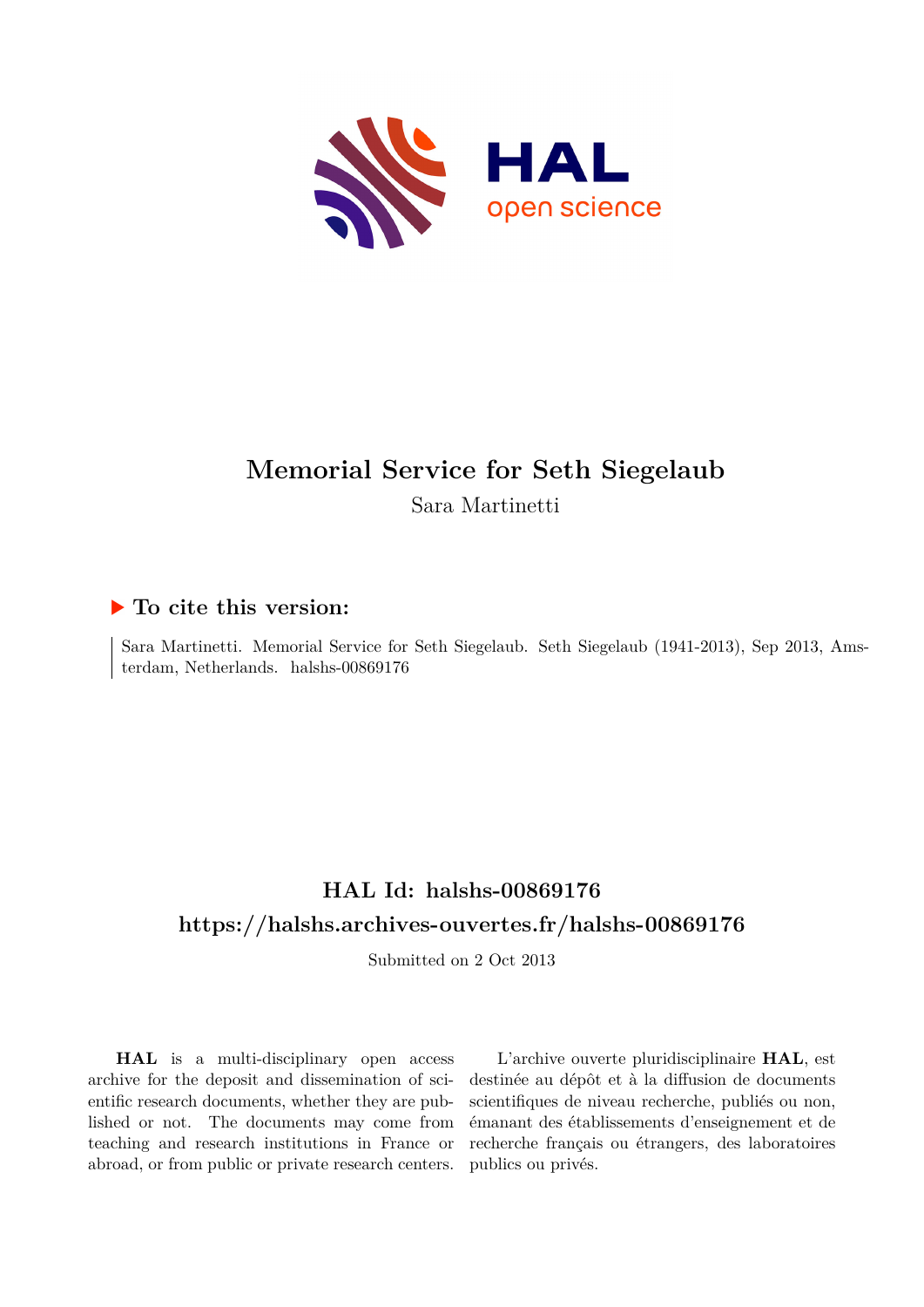Memorial Service for Seth Siegelaub Stedelijk Museum Amsterdam, 23 September 2013 Sara Martinetti

Dear ladies and gentlemen, Dear Marja, Dear Jessica, Nelly and Yves,

I would like to contribute another perspective – that of a scholar of Seth's work who was incredibly fortunate to benefit from his precious support, openness, stimulating remarks, generosity and intellectual creativity, firstly in the conception of an exhibition of his textile collection, and secondly in the completion of a PhD thesis.

'Seth Siegelaub' could be the homonym for several people. Indeed, the contexts in which he worked were so diverse that one could be tempted to think that several, unrelated people were sharing the same name. For a while, there were also two Seth Siegelaubs in my mind, each of whom I encountered individually in the two realms in which I *was doing research* separately. There was the "Contemporary Art Siegelaub" who was being referred to in my art history classes, and there was the "Textile Siegelaub" whose bibliography I used as a tool in my research. This gallery poster from 1964 admirably illustrates this dichotomy.

Siegelaub is most familiar to art historians as the main "organiser" or "facilitator" of Conceptual Art in New York between 1966 and 1972. His name appears – discreetly, but assertively – in the margins of his famous 'catalogue-exhibitions' where the catalogue *is* the exhibition and refers to nothing else beyond itself. This way of "signing" an exhibition was understood by some to be the signature of the promoter behind a group of four trendy artists, and by others as an early example of the curator-as-author, but I would personally argue that it is essentially the gesture of a publisher.

If we were to extend our investigation to the realm of political communication, we would see that Siegelaub is the author, together with Armand Mattelart, of an anthology in two volumes entitled *Communication and Class Struggle*. A lesser known fact, which I learned from him as I was trying to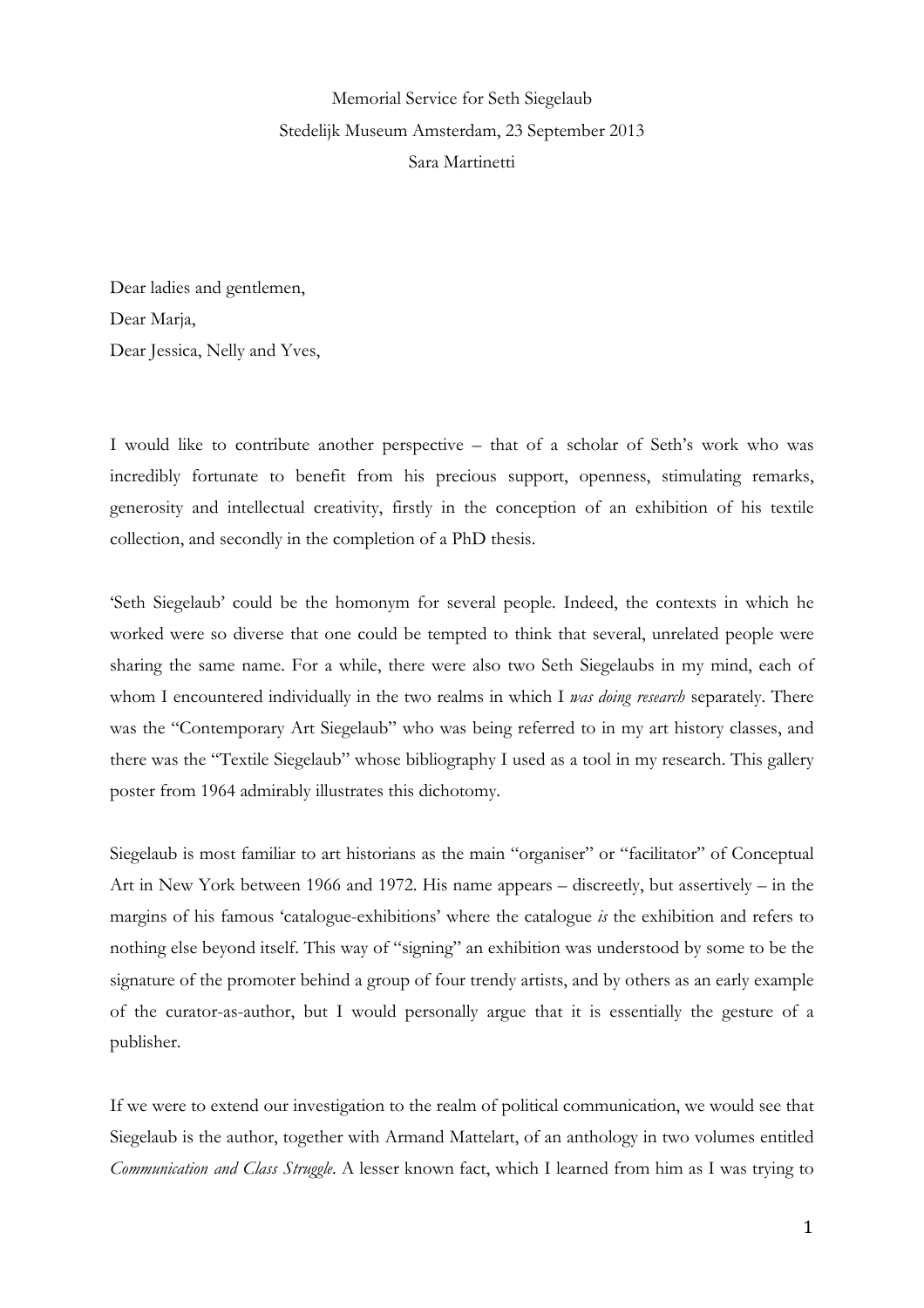unravel his multiple avatars, is that he also used a pseudonym – Ian Segal – to co-sign the *Guide de la France des luttes*. In 1973, taking a courageous stance against cultural ideology and risking a legal battle with the Disney empire, he published the first English translation of Mattelart's and Ariel Dorfman's seminal pamphlet *How to Read Donald Duck: Imperialist Ideology in the Disney Comic* – a daring gesture that would secure the book's global readership. It was during this period that Siegelaub started using acronyms, founding for instance the International Mass Media Research Center, or IMMRC. Seated on the outskirts of Paris, the 'IMRC' (as it was called in Seth's unpronounceable pronunciation) was simultaneously a library open to researchers, a bibliography on Marxism and media, and a series of published essays participating in the international critique and renewal of the information and communication theories formulated by the likes of Marshall McLuhan.

This method of pursuing projects no longer as an individual but under the banner of an institution also led to the creation of the Stichting Egress Foundation in 2000, which encompassed the various strands of his varied work, while accommodating new endeavours such as his project on time and causality in physics. As he once jokingly remarked in a different context: 'I have always been interested in the future because I plan to spend the rest of my life there.'

Siegelaub leaves behind him a colossal body of work that has often been reduced to, and obscured by, his role in the establishment of Conceptual Art rather than being considered in its entirety or as a consistent enterprise. Siegelaub's legacy to future generations is vast: a new outlook on art, two reference bibliographies, and three thematic libraries with several thousand books each. If we consider his approach of art and books, as evidenced by his catalogueexhibitions, in the wider economy of the written and printed word, and on the scale of a lifetime, his activity as the main exponent of Conceptual Art becomes an initial and short but founding moment of an astonishing career.

A gallery manager, exhibition organiser, coordinator, mediator, editor, publisher, librarian, bibliothecary, passionate bibliographer, compiler, documentalist, archivist, director of a research centre, collector, etc., he could seamlessly switch roles and positions within one and the same field. In terms of self-referentiality and self-criticality, the question remains of course whether the archivist did not bibliographise the sources of information at the same time that he documented himself.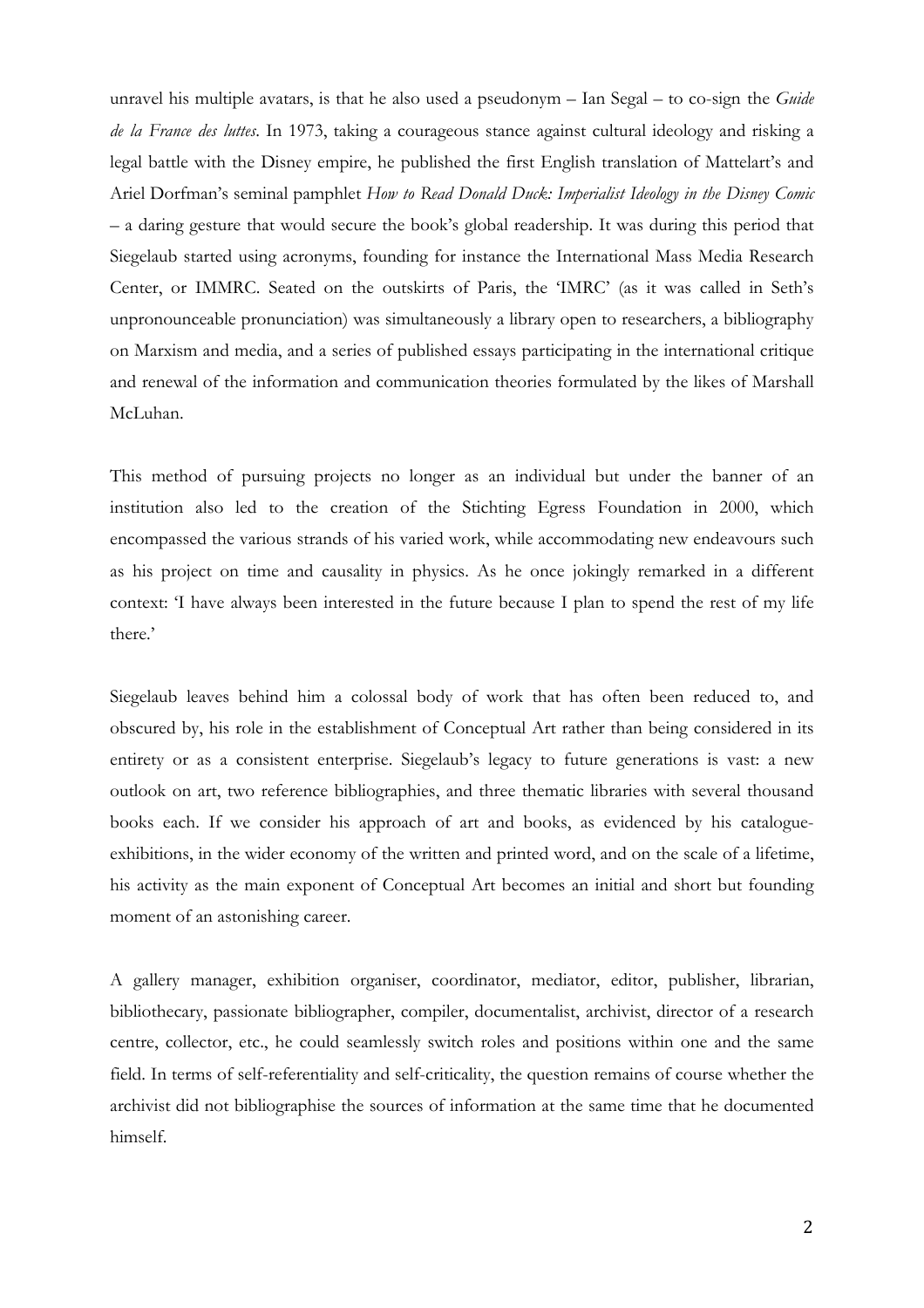Having had the honour to explore his work under his own guidance, the image I would like to share with you is that of a man working at his desk-cum-library, or his 'R and D Department' as he called it, busy making telephone calls, writing briefs, designing page layouts, debating on Skype, answering letters and emails, ordering books on Amazon, wrapping books to be posted, doing the odd bit of accounting, entering information into databases, researching on the Internet, drafting lists, etc.

Siegelaub's focus was on what could maybe best be described in terms of what the philosopher Patrice Loraux has called '*les sous-mains*' – the French word for 'desk blotter' – to describe the material conditions of intellectual work. This becomes clear if we turn our attention: to the layouts of the catalogue-exhibitions he conceived and implemented in discussion with the artists; to the printing techniques as epitomised by the *Xerox Book*, which is in fact a traditional offset print; to the presentation of his documents such as the letterhead paper for Public press + News Network in 1971; to details such as the staples holding together a notebook of contacts, expense records and travel notes; to the binding such as this book which he purposefully cut up into chapters which can be read individually without having to carry all the others; to the folder with press clippings from *Le Monde* and *L'Humanité*; and finally to the various types of lists, from artists' names to books.

This kind of "office work" does not contradict the practical and distinctly political aspect of his work. To illustrate this, allow me to share with you a very precise moment in his biography, namely his journey to Portugal in May 1975, during which he collected all kinds of printed documents related to the Carnation Revolution – posters, newspapers, press releases, tracts. Here, too, he acted as a documentalist – albeit a more daring one. And while the organising methods of libraries erase the original context of books in order to integrate them in a standardised entity such as a catalogue or bibliography, Siegelaub's approach put the documentary research back into the context of the 'first-hand' experience of the revolution as he called it – a direct confrontation with complex historic issues and an unfamiliar communicational situation.

This "stationery", if you will, may seem anecdotal, but it effectively evidences the essence of his relationship to the written and printed word, if we take it that all of Siegelaub's work can be traced back to books. And, although he did not consider himself a writer, he once said that 'I have always enjoyed reading books, reading books about books, creating books, publishing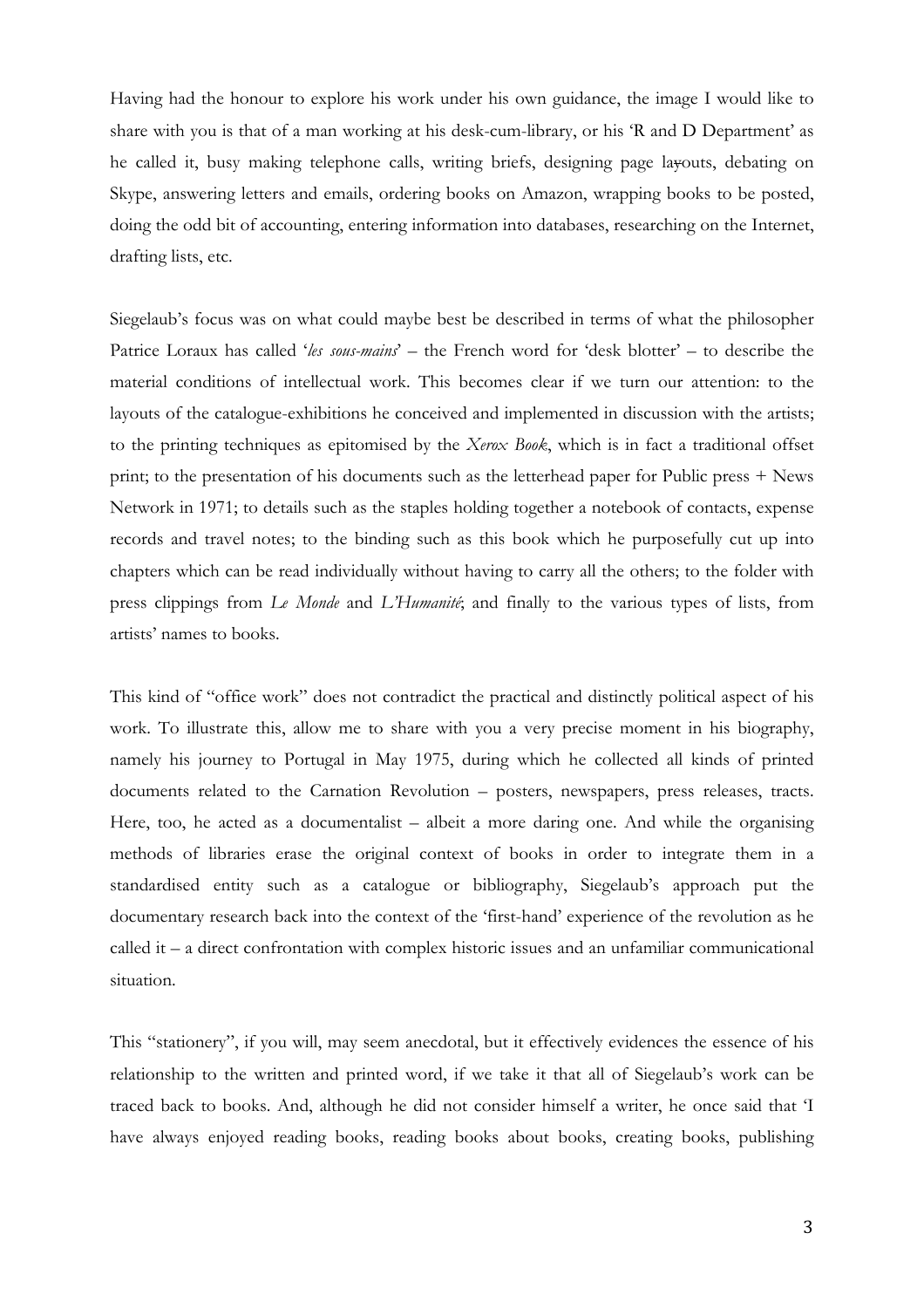books, carrying books, distributing books, selling books, collecting books, cataloguing books, holding books, looking at books, etc.'

Siegelaub's relationship to ideas passed through books as the places from where he got all his knowledge. For instance, in one of our discussions on his passion for books, he recounted how at the beginning of the sixties (he was then in his early twenties) he discovered and explored the art of the twentieth century in New York's public libraries, among which the open-shelf Donnell Library on fifty third Street, opposite MoMA. His later work with conceptual artists derived directly from this experience and the acknowledgement of the importance of books in the perception and dissemination of art. This insight also led him to reconsider the typology of exhibition catalogues, for which he would essentially appropriate the methodology of bibliographical repertories. This approach, which was inspired by the great nineteenth-century bibliographers, implied that exploring a subject usually began with compiling bibliographical notices and classifying.

When introducing visitors to his libraries – whether in the shape of books, bibliographies or databases, whether on politics, textiles or theories of time – he would string together, as he went from one book to the next, an unending chain of bibliophile information, reading anecdotes, reflections on the author's theories, explanations on cataloguing techniques …

The following lines by Voltaire, from a letter written in seventeen sixty-five, could be Seth's: 'I am currently looking for ways to get some rather curious books to you that were sent to me from Holland. The commerce of thoughts is somewhat interrupted in France. It is even said that it is forbidden to send ideas from Lyon to Paris. The manufactures of the human mind are seized like forbidden fabrics.' Seth's textile collection would no doubt have had its place in the exhibition *Interwoven Globe: The Worldwide Textile Trade* which has just opened at the Metropolitan Museum in New York. Incidentally, we had planned to visit this show together later this year in the framework of my research on his archives at the Museum of Modern Art.

What emerges from Siegelaub's body of work is a global and dynamic conception of ideas, writing and books that encompasses issues as diverse as: the relationship of ideas to the specific materiality of printed matter, the free circulation of thoughts beyond ideological barriers, the circulation of books and the commerce of the library, the authors' moral and economic rights over their work, and not least the inventory and the classification of books.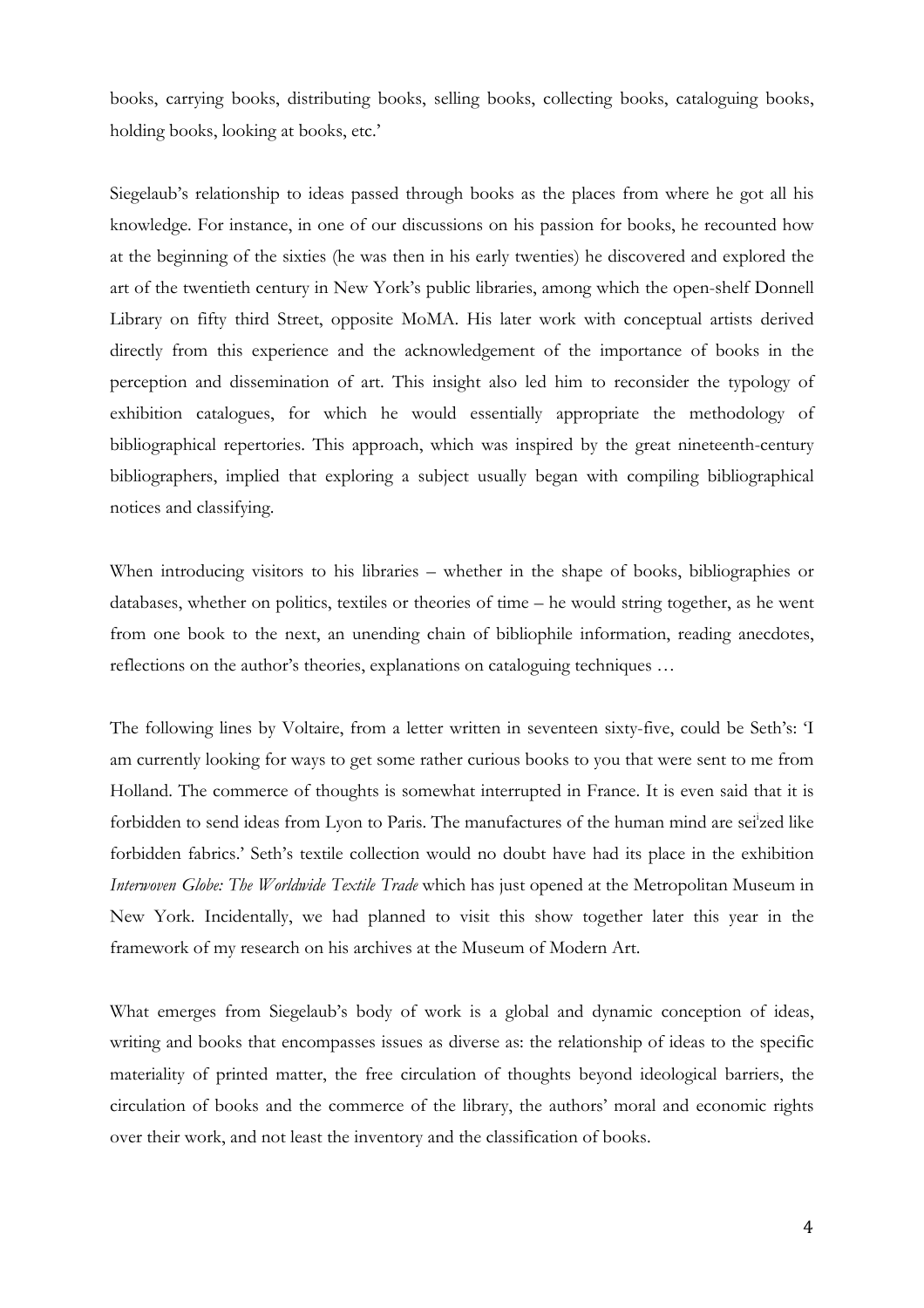To the familiar methodologies of the library and bibliography he added another type of inventory of objects and another kind of aesthetic sensibility: the textile collection. While building an exhaustive library on a subject is a realistic undertaking, it is impossible, for instance, to own all velvets and damasks produced at a given time in history. And while it was to be expected that Siegelaub – the man who had revolutionised the exhibition of Conceptual Art – would curate the exhibition of his textile collection at Raven Row in 2012, he actually took a back seat and handed authority to others, as he had done in his final projects in the art world. So what did it mean to suddenly no longer work on but with Seth (although in a sense also without him because of his curatorial restraint) on what would sadly become his last exhibition?

The framework laid out by Seth and Marja was defined by trust and generosity. We – that is, Alice Motard, Alex Sainsbury and myself – had access to the reserves, the hidden corners and the binders with the info sheets for each item. Together with Emmy, Seth guided us through his inventory and item references (the famous 'SST' numbers, for Seth Siegelaub Textile) and was a constant source of inspiration, for instance asking: 'Is there another way to do it? I don't know. Perhaps by displaying an arbitrary mix of textiles by size or colour?'

When confronted with the history and rococo architecture of Raven Row, two former shops set up by Huguenot silk traders in London's Spitalfields district, Seth's collection, with its openness to different textile cultures, turned out to be a constant source of surprises and discoveries in terms of materials and textures. If one aspect of Seth's interest in textiles remained somewhat enigmatic at the end of the exhibition (despite our best efforts to analyse it in the catalogue), for me it was his attraction to the motif – the motif as it is inscribed in the very depth of the woven fabric.

In that he disregarded the social boundaries between different fields of knowledge and followed his own "thread", Seth continues to inspire my own work. His astonishing career is a paradigmatic example of what research can be when it is understood in its most profound sense. There are many academics, but few researchers – if research is understood as articulating a relationship to concepts as much as practice. In 1969, Siegelaub prophesised: 'The effect of what I'm doing, egotistically or not, may not be felt until ten or twenty years from now.' A self-taught scholar with a very personal agenda and driven by determination, method and imagination, he conducted his research in much the same way as an artist would in his field. Therefore let me end by letting him have the last word: 'Information', he said, 'is going back and forth so quickly. I like